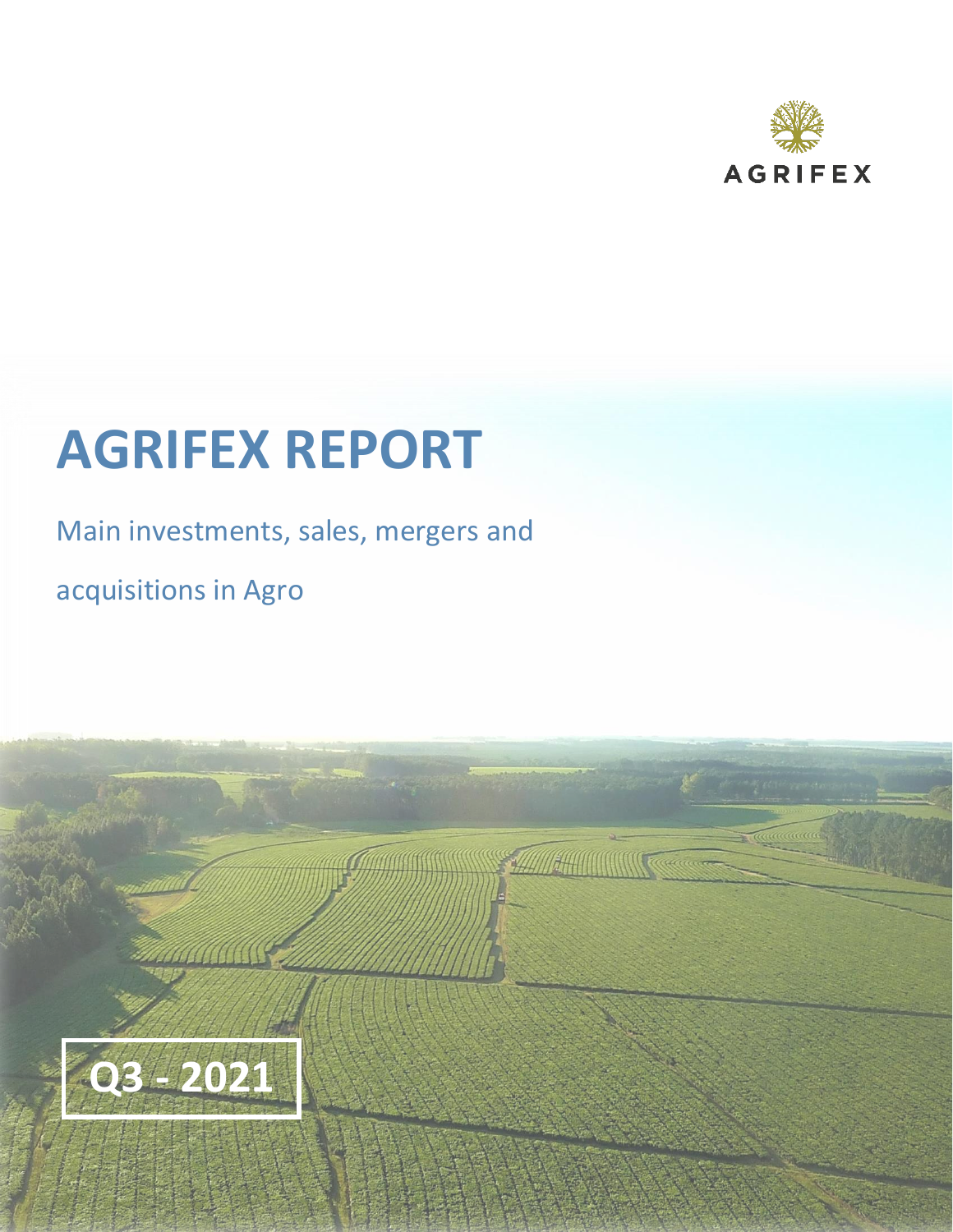

In **Agrifex** we provide financial advisory services with an exclusive focus on Agro.

We focus on two main axes: Corporate Finance and Capital Markets; on which we comprehensively address the Investment and Financing dimensions.

With a boutique profile, we provide tailor-made solutions for each of our clients. Among them, we have worked for investment funds, family offices, individual investors and agricultural companies.

M&A services are enriched by a representation agreement in South America from **Verdant Partners LLC.**



**Felipe Lanusse** felipe@agrifex.com



**Luis Casanova** luis@agrifex.com

*\*If you wish to recibe this quarterly reporto n a regular basis, plase contact us via email at [admin@agrifex.com](mailto:admin@agrifex.com) with the subject "Subscription".*

Disclaimer:

The following material is for informational purposes only and should not be construed as a recommendation or an offer to buy or sell any asset, product or service to which this information may relate. Agrifex has not audited the information presented and does not guarantee its accuracy. Agrifex prepares this report from public information found in newspapers, newsletters, Internet websites, agricultural documents, others and therefore does not validate its veracity.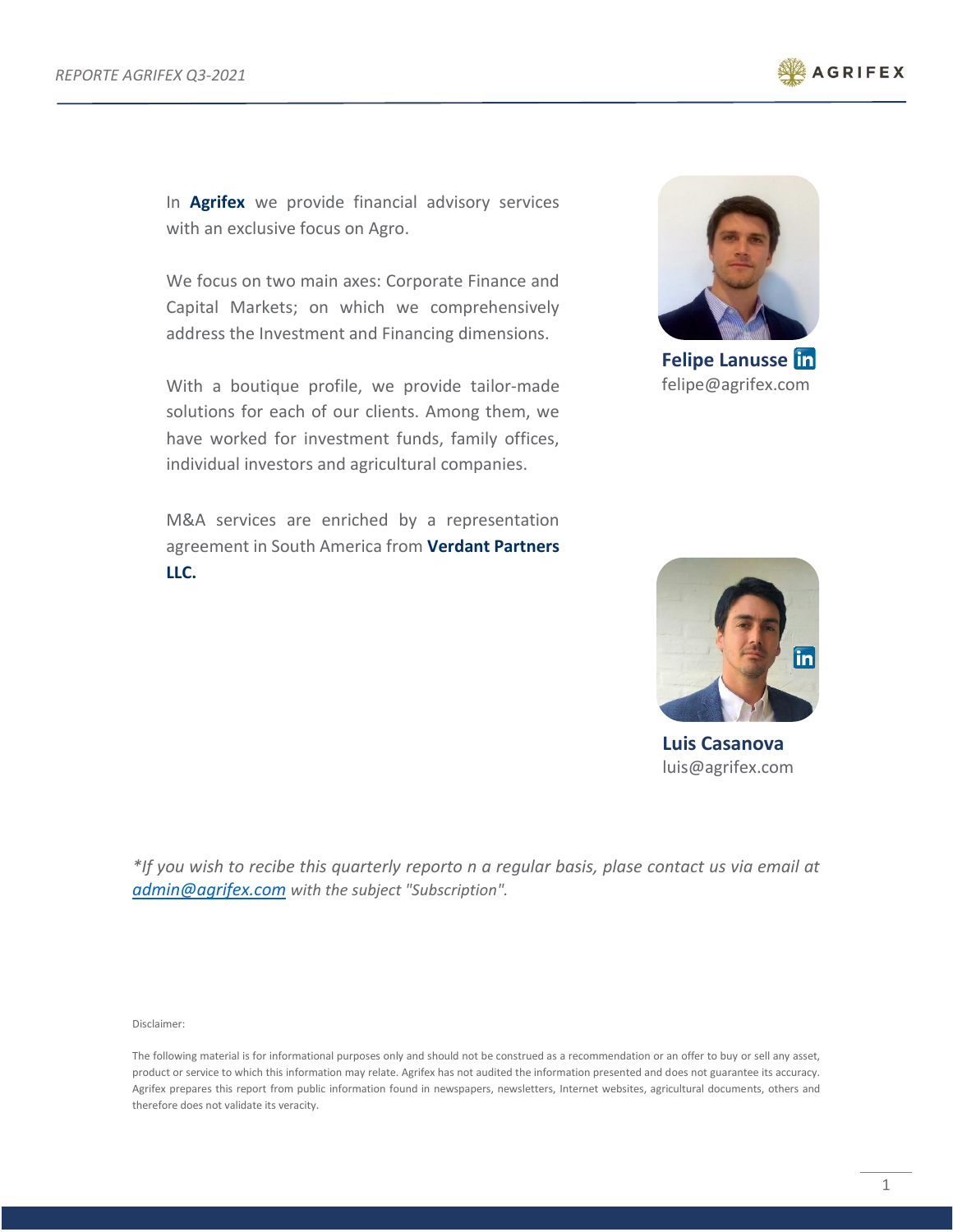

The **AGRIFEX Q3-2021 REPORT** summarizes the main investments, sales, mergers and acquisitions of the Agricultural sector in Argentina during the third quarter of 2021. The circulation is carried out quarterly to develop relevant information. The document consists of three sections:

> **Investments:** In addition to the capital disbursements presented, it may include financing announcements through bank loans.

> **Capital Market:** It exposes the sector's issues in stock market financing instruments

**Sales, Mergers and Acquisitions:** Along with local transactions, it presents some of the main transactions in the global sphere.

#### **INVESTMENTS**

- The **Guillermo Lehmann** agricultural cooperative invested US \$5.2 MM to optimize its services and productivity; US \$ 1.7 MM at its Rafaela office, US \$ 1.5 MM for its Pilar headquarters in technology and production of premixes for cattle, balanced and a new deposit for the seed sorter. Investments were also made in the San Agustin, Sarmiento and Llambí Campbell branch offices.
- **Trivento**, a company from the Chilean group **Concha y Toro**, invested more than US \$ 20 MM in a new winery (Mayor Drummond, Luján de Cuyo) adding new technology, machinery, reforms, and advertising. Their exports grew 19% so far this year and it closed 2020 with US \$ 256.2 MM in revenues.
- **E** Arcor and Arauco Argentina will allocate almost US \$ 200 MM to modernize their factories. Arcor announced a US \$ 20 MM outlay to install a new plant in Capioví (Misiones). Arauco Argentina (the country's largest pulp mill) has been making, since the beginning of 2021, an investment of US \$ 150 MM to modernize the plant in Puerto Esperanza (Misiones).
- **Bioceres** will invest US \$ 10 MM to manufacture panels for the construction of dry houses using wheat stubble, in conjunction with the Falucho Cooperative, the Australian company Ortech, the municipality of Tandil and local entrepreneurs. It will begin in April 2022, and the plant, which will be the first in Argentina, will operate in the Industrial Park of said city, creating 130 jobs positions.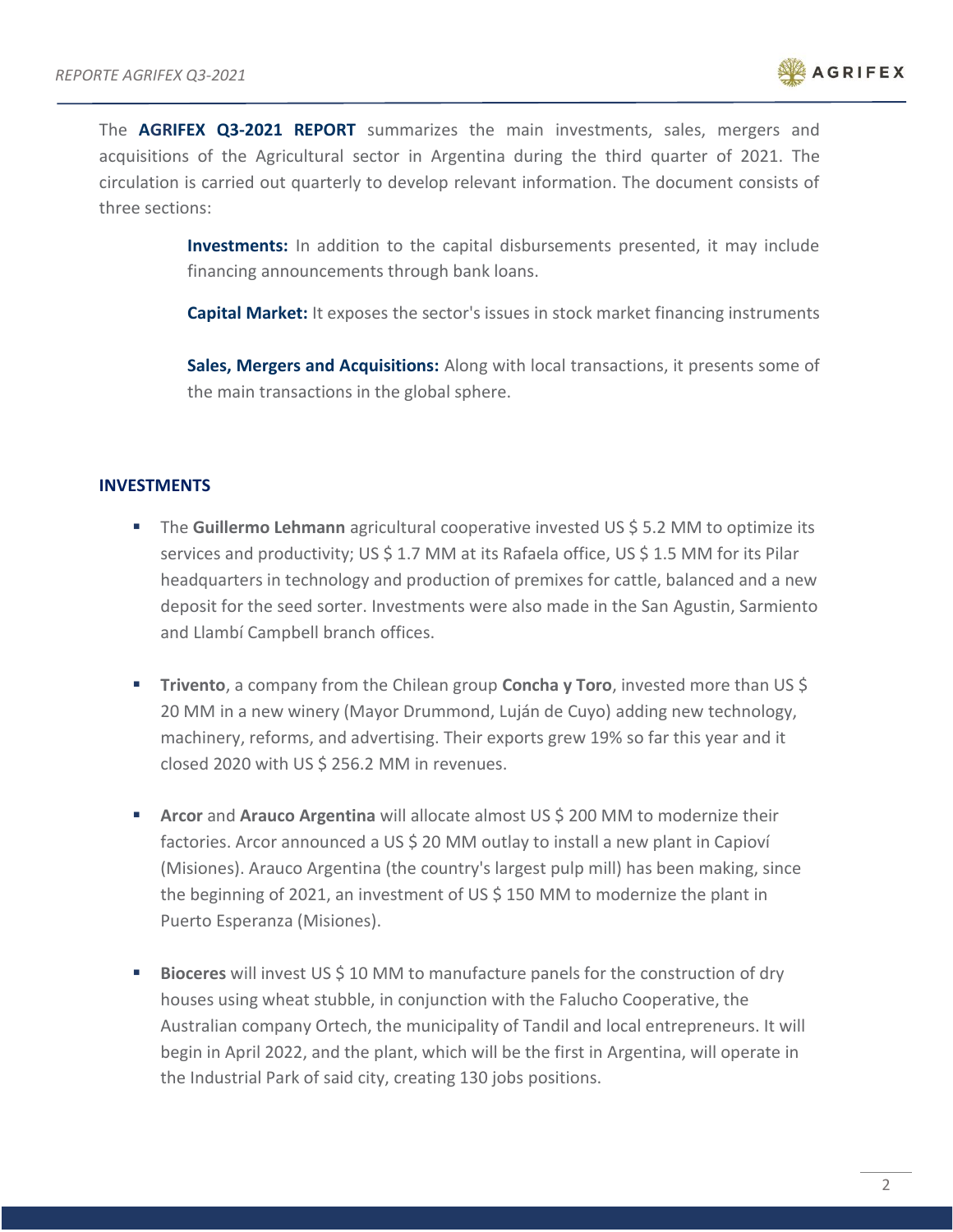

- **Biogenesis Bagó** will build the world's largest anti-foot and mouth vaccine plant in Saudi Arabia in conjunction with the Saudi company MAS (veterinary services). The project investment could reach US \$ 60 MM, will provide 400 jobs and would be the largest and most modern factory for the production of anti-foot and mouth vaccine on the planet. This plant will be able to supply the local market and other countries in the Middle East.
- Alican, pet food producer, will invest \$ 150 MM for its plant located in the Alcira Gigena industrial park (Córdoba). It will increase its production capacity by 20% and develop new foods to replace imports and double exports. The investment is made with a credit from the Investment and Foreign Trade Bank (BICE) of \$ 75 MM with a subsidized rate by the Fondep of the Ministry of Productive Development and granted for a term of six years, with one of grace.
- **Cargill** will invest more than US \$ 4 MM in the expansion of its Ibarra (Bs. As) plant to build two 6,000-ton silos. There will be more than 200 people working on the project and they hope to have the work completed by April next year when the corn and soybean harvest begins.
- **San Ignacio**, a dulce de leche, cream cheese and blue cheese producer, which is present in more than 23 countries in America, Europe, Asia and Oceania, announced an investment of US \$ 6 MM and launched new products; chocolate milk and Dulce de leche + Cookies & Cream.
- **Molino Trigotuc** (Tucuman SME that makes wheat flour, soybean extrusion and balanced feed) announced an investment of \$ 90 MM, with the support of the Foreign Trade and Investment Bank (BICE), to complete the poultry activity started two years ago and market chicken ready for slaughter. The announced project is carried out with a bank loan of \$70 MM that represents 77% of the funds invested by the company and that was granted for a 7-year term and 1 grace period, with a subsidized rate by the FONDEP of the Ministry of Productive Development.
- The municipality of **La Colcha** (Tucumán province) will invest \$120 MM (ending in one year) in a pork sausage and salted meat production plant that grows in said region. It is an area with a tradition of tobacco production, whose objective is to position itself as a point of reference in the country.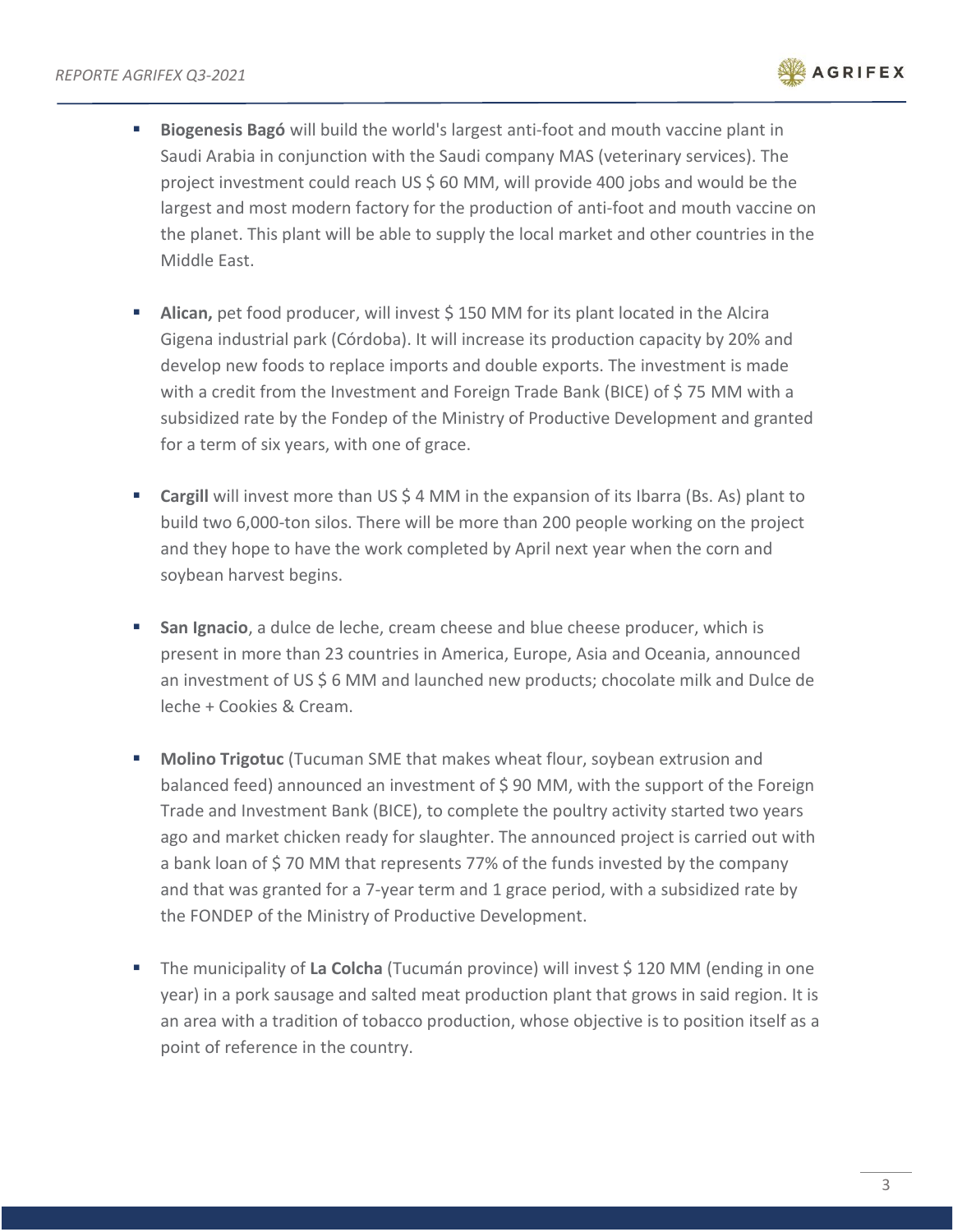

▪ **Sociedad Comercial del Plata** (Argentine holding company) and **Morixe** (food processor) presented investments for US \$ 250 MM with focus on agribusiness, energy and construction materials sectors, and exports.

# **CAPITAL MARKET**

## **Corporate Bonds**

- **Héctor A Bertone** (HAB) S.A. Corporate Bond (CB) of \$ 200 MM, series I under the issuance of the guaranteed SME CNV regime, Margen + Badlar rate, initial TNA 38.13%, for a term of 24 months.
- **Red Surcos**: issuance of Series VI Class A simple CB for \$ 322,222,222 maturing on June 24, 2022, and Series VI Class B for US \$ 7,603,035 maturing on December 24, 2022.
- **The Bioceres Crop Solutions** subsidiary, Rizobacter, completes the Series VI corporate bond offering for \$ 16.1 MM in the Argentine market. The bonds will be issued in two tranches:
	- o Class A: \$ 12.7 MM maturing in March 2023 and a nominal annual interest rate of 3.75%; and
	- o Class B: \$ 3.4 MM maturing in September 2024 and an annual nominal interest rate of 5.25%.

The profits will be used to support working capital and for general corporate purposes.

- **E** Agrofina S.A. issued on July 5, 2021 a Class X CB of US \$ 10,996,922 MM, fixed rate, initial TNA 14.5%, for a term of 24 months.
- **Grupo Agroempresa Colón S.A.** (export of specialties and commodities; chickpeas, peas, corn, chopped grain, balanced food, etc.) issued on July 21, a Series V CB, for \$ 22,7777,777, under the Guaranteed SME issuance regime, Margin + rate Badlar, initial TNA 35.06%, for a term of 24 months.
- **EXEDEDMIC STA.A.I.** (a leading agro-industrial company in the production of sugar and paper) issued on July 27, a Class 10 CB of \$ 3,000,000,000, Margen + Badlar rate, initial TNA 38.87%, for a term of 10 months.
- **Petroagro S.A.** (organic products, oil and meat) issued on July 29 a Class III CB, Linked Dollar US \$ 5,187,007, fixed rate, initial TNA 6.25%, for a term of 28 months.
- **Celulosa Argentina S.A.** (sustainable forestry development) issued on August 6, a Class 16 NO, Linked Dollar US \$ 6,000,000, fixed rate, initial TNA 9.52%, for a term of 24 months.
- **Molinos Agros S.A.** (producer and exporter of soybean and cereal milling products) issued on September 3, two Corporate Bonds: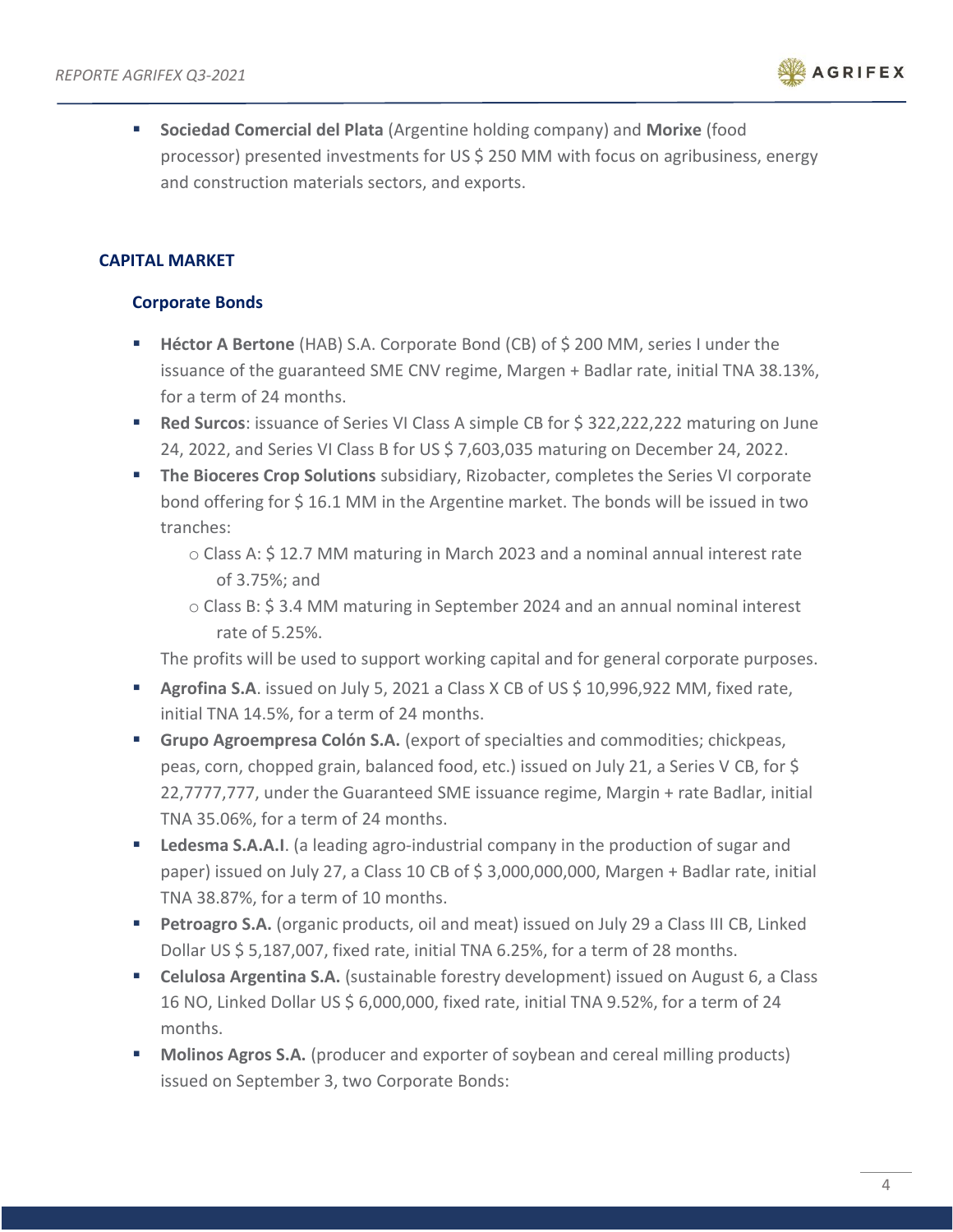

- o Class III, Linked Dollar US \$ 33,539,700, fixed rate, initial TNA 1.00%, for a term of 24 months.
- o Class IV, Linked Dollar US \$ 36,460,300, fixed rate, initial TNA 2.49%, with a term of 37 months.
- **San Miguel**, issued on September 7, an CB, series VI, Linked Dollar US \$ 50,006,468, fixed rate, initial TNA 4.00%, for a term of 18 months.
- **Alto Real Viñedos S.A.** (vine cultivation for winemaking), issued on September 3, an ON, Class I, Dollar Linked US \$ 5,000,000, CB SME issuance regime, fixed rate, initial TNA 4.00%, for a term of 61 months.
- **Cresud S.A.C.I.F.A.**, issued on September 13, a CB Class XXXV, Linked Dollar US \$ 41,853,821, fixed rate, initial TNA 3.5%, for a term of 37 months.

# **Financial Trusts**

#### **Agrofina SA**

- Agrofina XXIV for \$ 564,427.00. Rate type Margin + Badlar, initial TNA of 35.13% Term is 11 months.
- Agrofina XXV for  $$489,120,490$ . Margin + Badlar rate type, initial TNA of 35.13% Term is 12 months.

# **Red Surcos SA**

- Red Surcos XVI for an amount of \$314,763,705.00. Margin + Badlar rate type, initial TNA of 35.13% Term is 10 months.
- Red Surcos XVII for an amount of \$318,375,724.00. Rate type Margin + Badlar, initial TNA of 35.19% Term is 13 months
- Red Surcos XVIII for an amount of \$320,975,041.00. Rate type Margin + Badlar, initial TNA of 35.13% Term is 10 months
- Red Surcos XIX for an amount of \$ 305,653,127. Rate type Margin + Badlar, initial TNA of 35.19% Term is 10 months

# **Ruralco Soluciones SA**

- Ruralco II for an amount of \$ 438,437,646. Rate type Margin + Badlar, initial TNA of 35.13% Term is 11 months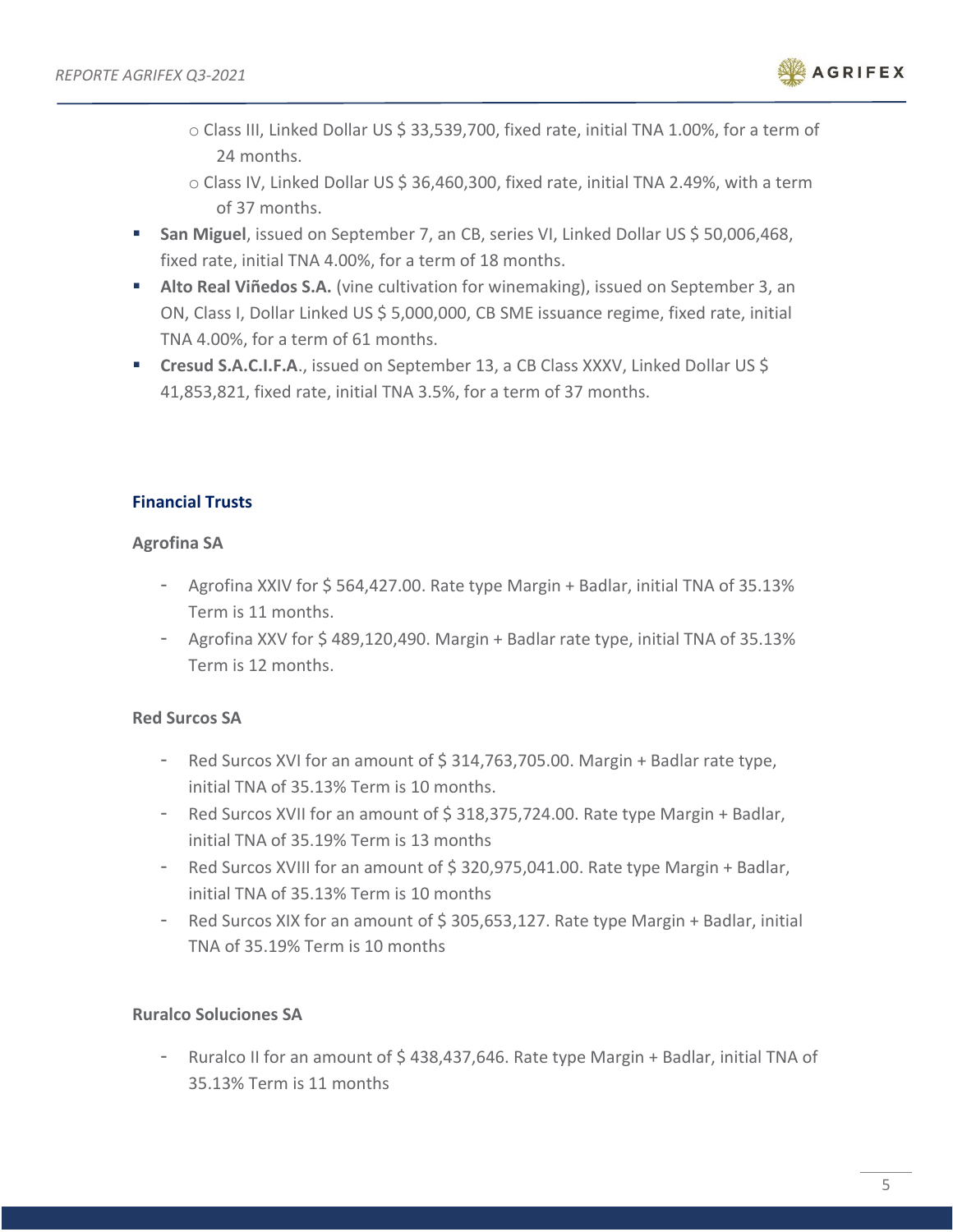

#### **Federation of Wine Cooperatives of Argentina Cooperativa Limitada (FECOVITA)**

Fecovita Internal Market I for an amount of \$357,000,000. Margin + Badlar rate type, initial TNA of 35.19% Term is 13 months.

#### **SALES, MERGERS and ADQUISITIONS (M&A)**

#### **Global Scope**

- **Syngenta** announced the acquisition of **Dipagro** (an agro-inputs distributor in Mato Grosso, Brazil). This will ensure greater access to Syngenta technologies and services for farmers in the region. The confirmation of the transaction is subject to the approval of the Administrative Council for Economic Defense (CADE), a Brazilian authority.
- **Cibus** (a leader in agricultural biotechnology) and **GDM** (a world leader in soy genetics), announced a strategic collaboration focused on the development of products designed to improve soy production and profitability.
- **EXECT** JBS is expanding into the fish protein sector and agreed to acquire **Huon Aquaculture**, Australia's second largest salmon producer, for US \$ 313.5 MM. This agreement marks the São Paulo-based JBS's first foray into the direct production of seafood.
- **Cargill** and **Continental Grain** announced an agreement to acquire **Sanderson Farms** (third largest chicken producer in the USA) for US \$ 203 per share, for a total of US \$ 4.53 billion. With the transaction, Sanderson Farms will merge with Wayne Farms (a subsidiary of Continental Grain). The operation will be carried out by the end of 2021. The new resulting entity will control a 15% stake in chicken production in the USA.
- **Moolec Science** (uses plants to create animal proteins) and **Grupo Insud** (manufacture of biosimilars and other active ingredients for the pharmaceutical industry), launch a food technology joint venture. The Joint Venture was designed to leverage Grupo Insud's world-class fermentation research and production capabilities with Moolec's food science expertise.
- **Examplee and Chevrón** (the largest oil company in the USA) join forces to produce raw materials to make biofuels. The capital injection will be used to double the combined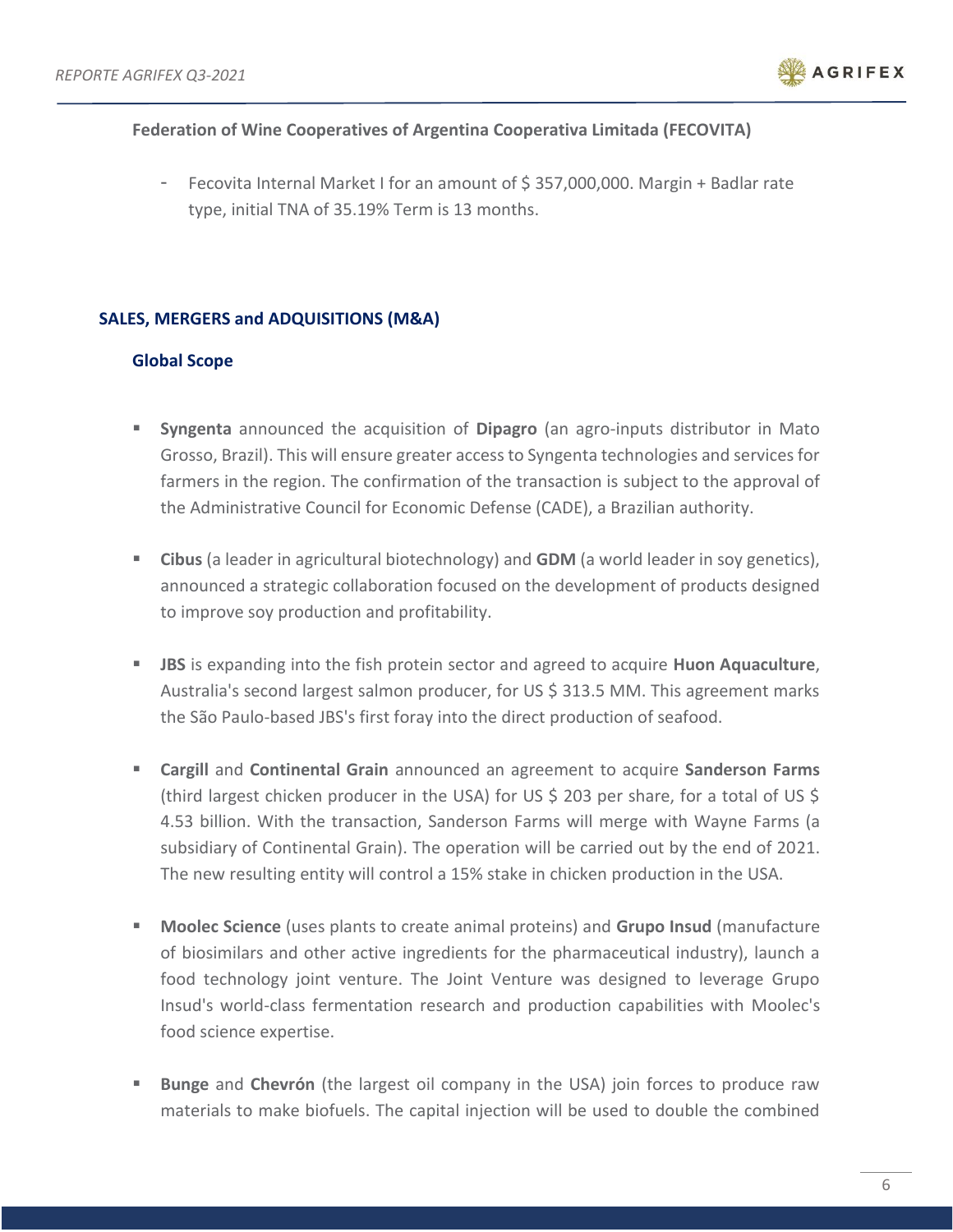capacity of Bunge's facilities (today 7,000 tons per day). Chevron will use the oil as a renewable raw material to make renewable diesel and biofuel. The works are expected to be completed by the end of 2024.

- **NotCo** (producer of meat substitutes based on protein isolates) completed a Series D round of US \$ 235 MM with a valuation of US \$ 1,500 MM. The financing is intended to accelerate the growth of the company in new geographies, products, and technologies.
- **E** Sound Agriculture (a company that addresses sustainability through innovative advances in food and agriculture) announced that it has secured a US \$ 45 MM investment led by Leaps by Bayer (Bayer's VC arm). Also participating were Northpond Ventures (a leader in science and technology driven venture capital), Cavallo Ventures (technology in agriculture, animal feed, fertilizer and advisory), Fall Line Capital, S2G Ventures and Syngenta Group Ventures.

## **Local Scope**

- **EXED** Agrofy partners with Muu (digital livestock market) to facilitate the purchase and sale of livestock and new financing plans (up to 180 days off, payments with credit and debit cards, transfers, DEBIN, Pago mis cuentas). Based on this alliance, Muu offers agreements with the banks Procampo, Galicia Rural, Santander, Macro, Patagonia and BBVA.
- **EXCORD Sur Inversiones SA** (Advice on investments in the country or abroad) and other Argentine investors (Empower SGR and Alfa Pyme SGR), through a controlled company, acquired the Reciprocal Guarantee Company (**SGR**) belonging to Los Grobo Agropecuaria SA. It will be renamed to Promote SGR. The amount of the operation did not transcend.
- **EXT** The **Bemberg Family** acquired a majority stake in **WX Brands**, one of the largest wine distributors in the United States. The operation was closed on July 30 through Terold, Grupo Peñaflor's controlling shareholder.
- **EXP** The government of Chaco made an agreement with the company of Chinese-Argentine capital **Feng Tian Food** for the start-up of three integrated pig production complexes for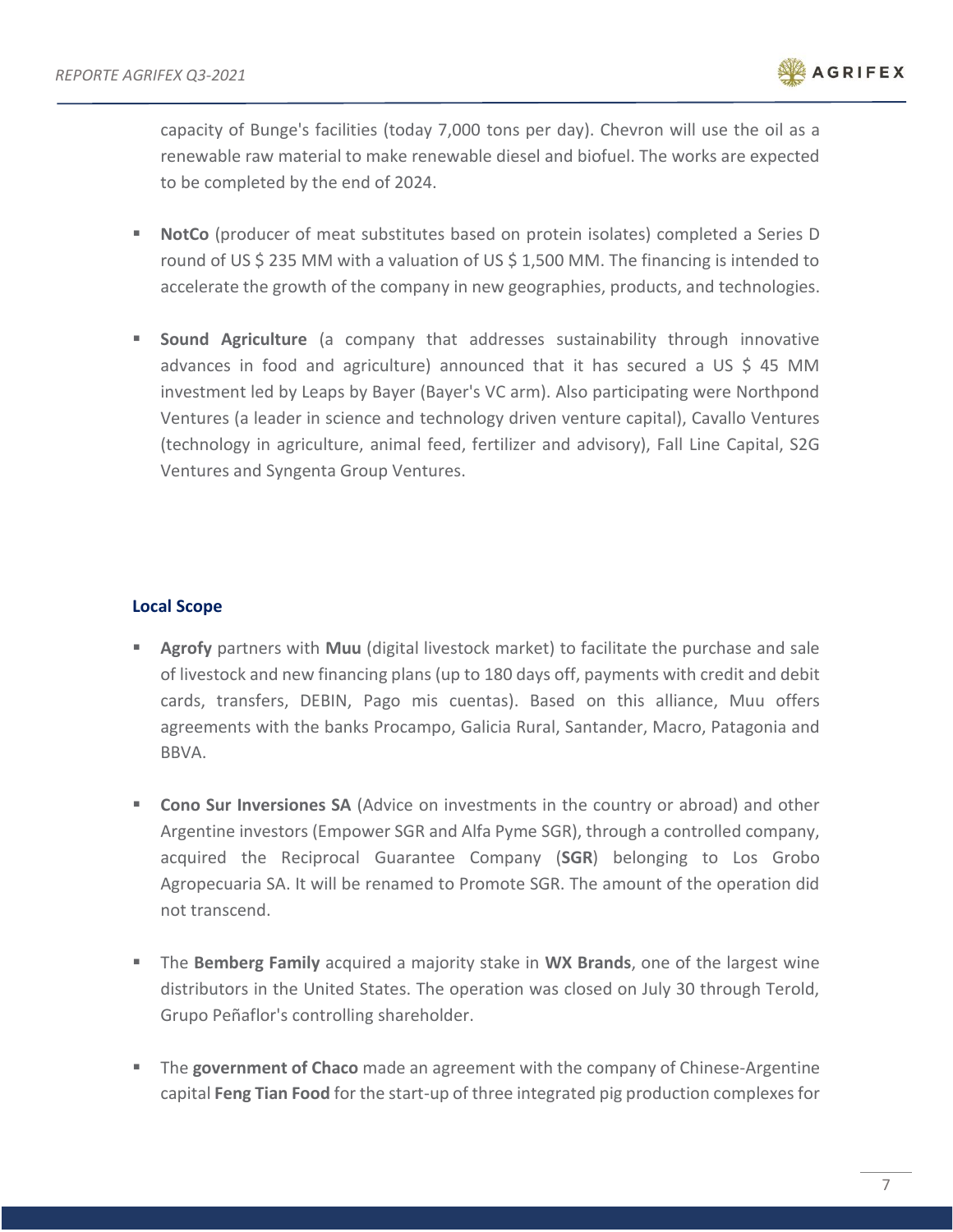

export. The total investment would be US \$ 129 MM and would allow the generation of 360 jobs in each complex (northeast of the province, center and southwest).

- **ZoomAgri** has raised US \$ 3.3 MM in a "pre-Series A" round from SP Ventures, Artesian, Grain Innovate and Glocal. This round raises the total financing of the company to US \$ 4.75 MM. The company developed the leading platform for the determination of physical quality and varietal purity of different agricultural commodities, pre-sowing and post-harvest, through Image Processing and Artificial Intelligence (AI). It has offices in Argentina, Spain and Australia.
- **Tomorrow Foods** (food company based on protein isolates) received investments of US \$ 3 MM at the close of its second investment round to set up a research and development center.